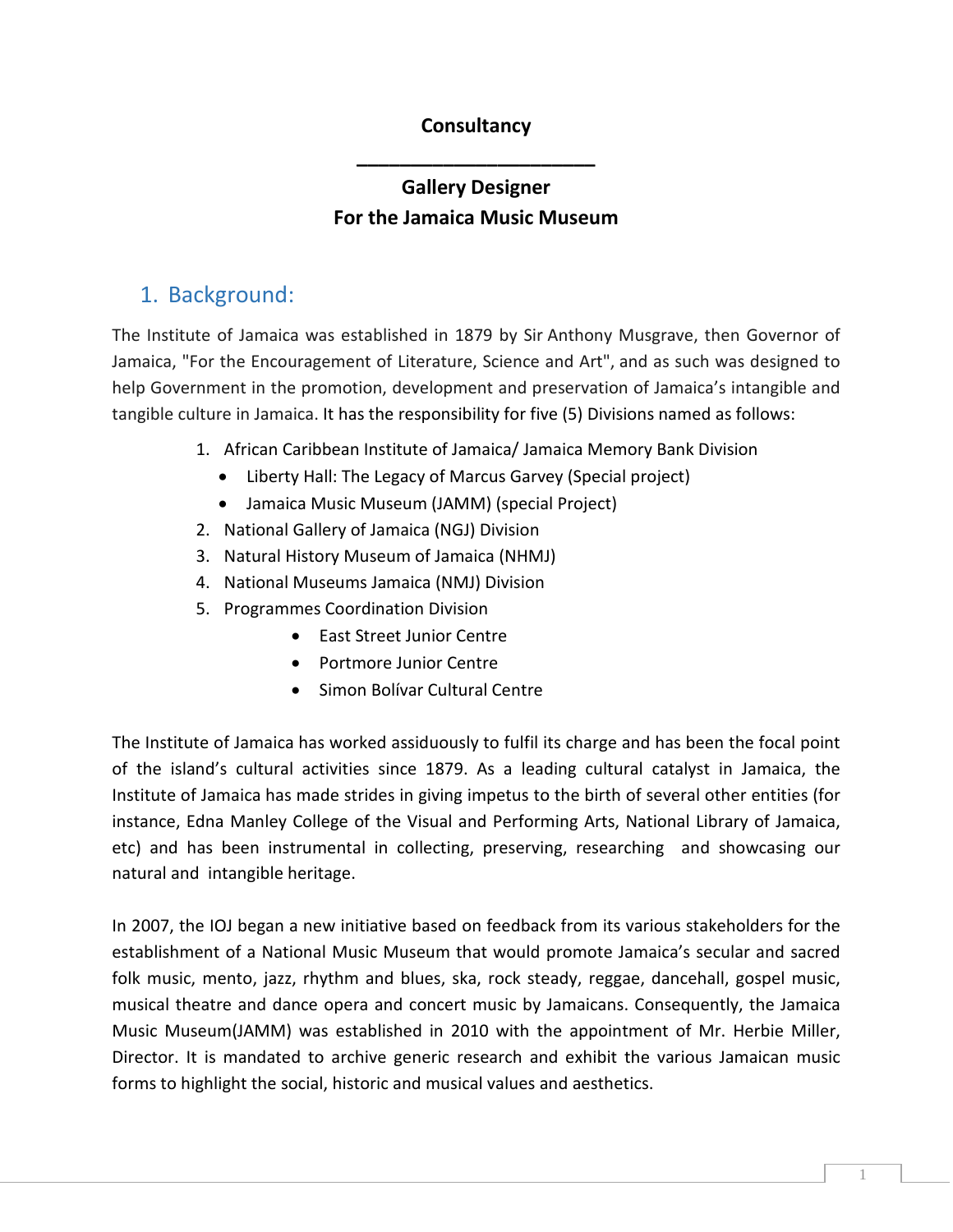The Jamaica Music Museum (JaMM) showcases an array of archival material; from rare musical recordings and oral histories of Jamaican music greats and the lesser known figures to musical scores, photographs, films, research files, business records, personal correspondence and musical instruments that belonged to eminent Jamaican musicians. Unfortunately, since 2010 JAMM has no permanent infrastructure or designated space to properly house and preserve its wide cadre of artefacts. The development project has been significantly slow due to IOJ's ability to secure funds for additional staff, subvention, programmes and the construction of the building. These limitations have significantly undermined the JAMM capacity to reach its full potential locally and internationally.

However in 2017, the parent Ministry, Culture, Entertainment, Gender and Sport instructed the IOJ to proceed with the rehabilitation of an old building owned by IOJ to facilitate the first phase of the JAMM. This building is located at 8 East Street, Downtown Kingston.When completed, the JaMM is expected to house a vast collection of Jamaican records, a library and database of Jamaican music and provide visitors with a modern and interactive musical experience.

The restoration project was evaluated by the Public Investment Management System (PIMS), whose objective is to streamline the preparation, appraisal, approval and manage all Government projects in Jamaica, regardless of the source of funding, the type of procurement or implementation method used. It was recommended that the IOJ complete several strategic tasks to make the project more viable one of which was the improvement of its Marketing and Public Relations plan. In order to achieve this objective the IOJ would like invite a consultant to design the Gallery spaces so that a 3D virtual tour and videos of the Gallery could be produced to enhance its Marketing strategy. This resource will be used to develop a unique package for the JaMM inevitably improving its attractiveness to investors both locally and internationally.

The preparatory phase and associated pre-investment activities for this project will be funded by the Strategic Public Sector Transformation Project under the Public Investment and Evaluation Fund.

#### **The Strategic Public-Sector Transformation Project:**

The preparatory phase and associated pre-investment activities for this project will be funded by the Strategic Public Sector Transformation Project under the Public Investment and Evaluation Fund.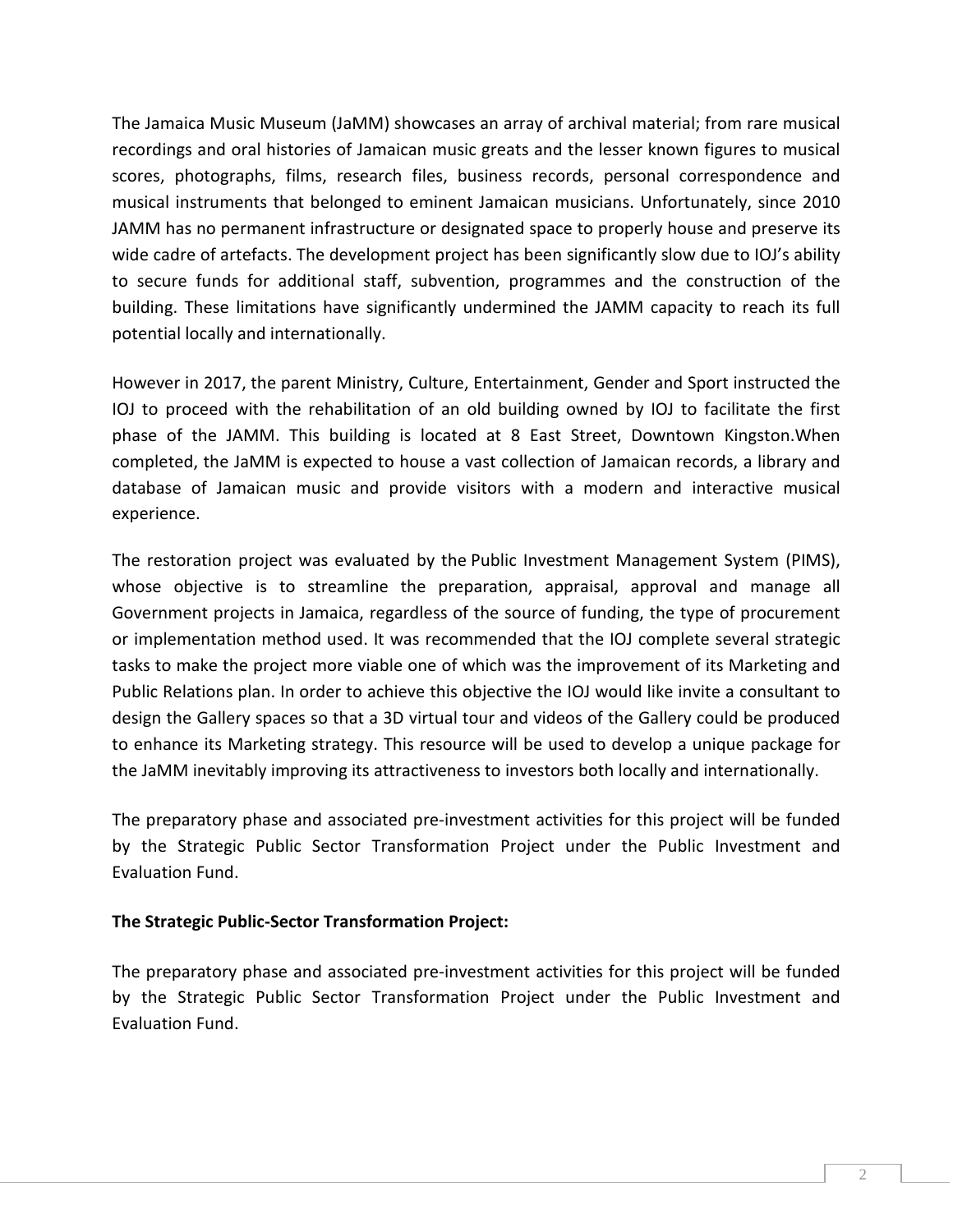The Government of Jamaica (GOJ) has received loan financing from the International Bank for Reconstruction and Development (IBRD) towards the cost of the Strategic Public-Sector Transformation Project (SPSTP). The Project Development Objective (PDO) is to strengthen public resource management and support selected public sector institutions in facilitating a more enabling environment for private sector growth. The project has 6 components divided into 2 thematic areas.

The first thematic area of the proposed intervention seeks to reinforce fiscal discipline and revenue enhancement through four main components: (a) Strengthening the Public Investment Management System (PIMS); (b) Strengthening the Budget Preparation Process and Results Based Budgeting (c) Adaptive Public-Sector Approaches to Promote Fiscal Sustainability and Project Management; (d) Modernizing of the Accountant General's Department.

The second thematic area seeks to support those institutions that sit at the interface between the public and private sectors: Bureau of Standards of Jamaica (BSJ) through component 5, Fostering Industrial Growth and Trade Facilitation, that will support strategic public-sector institutions essential to creating an enabling environment for the private sector. The management of the project makes up the sixth component.

Under Component 1 'Strengthening the Public Investment Management System (PIMS), the Project will support the designing of a fund for the funding of pre-investment financial and economic analysis and post-investment evaluations of the Borrower's public investments; and (ii) carrying out: (A) pre-investment financial and economic analysis of the Borrower's proposed public investments to identify priority public investments based on the Borrower's long-term development agenda; and (B) post-investment evaluations of the effectiveness of the Borrower's completed public investments.

## 2. Key Objective of the Consultancy

The IOJ would like to engage a consultant who would design the gallery space, develop a bill of quantities, project schedule, and budget in close consultation with the Director/ Curator.

### 3. Description of the Assignment

The assignment will involve: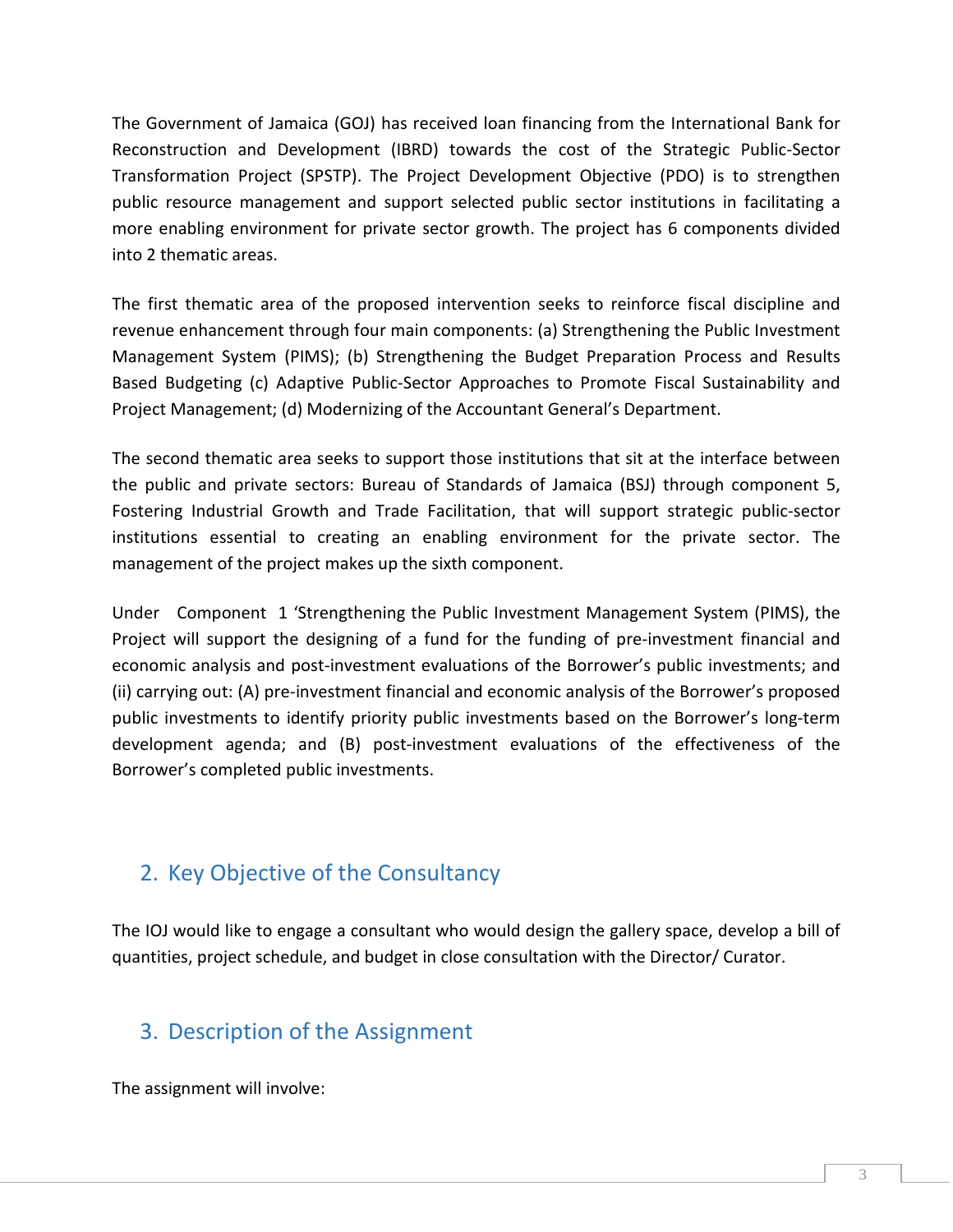- Collaborating with other technical expertise in the design of the Gallery spaces
- Working with the Director/Curator and Multimedia Specialist to develop, design and produce appropriate gallery designs including 3D elements, interiors, floor plans, elevations, lighting, displays, and interactive components
- Designing and producing drawings /information to illustrate design ideas to stakeholders for review, input, and approval.
- Managing the execution of physical design scope of the project blending media and environments
- Developing the budget for the Gallery to assist the Director/ Curator with the development of Capital Project budget
- Providing Technical support to the implementation team at inception.

#### 4. Scope of Work

The Consultant will undertake all activities necessary to fulfill the objective and output of the services including but not limited to the following:

- (i) **Work in collaboration with the Director/Curator** for the coordination and execution of the design of the gallery space.
- (ii) **Prepare Schematic Designs**: Alternative schemes are explored for organizing both the fixtures and physical layout of the Gallery.
- (iii) **Complete the Gallery Design Development:** All major details of the project are to be accounted for and the design integrated into coherent media presentations for the overall building.
- **(iv) Final Designs of Gallery spaces:** All remaining development issues are to be resolved and production details finalized, including technical drawings, specifications, graphic production files, site coordination, graphic proofs, color, and material samples .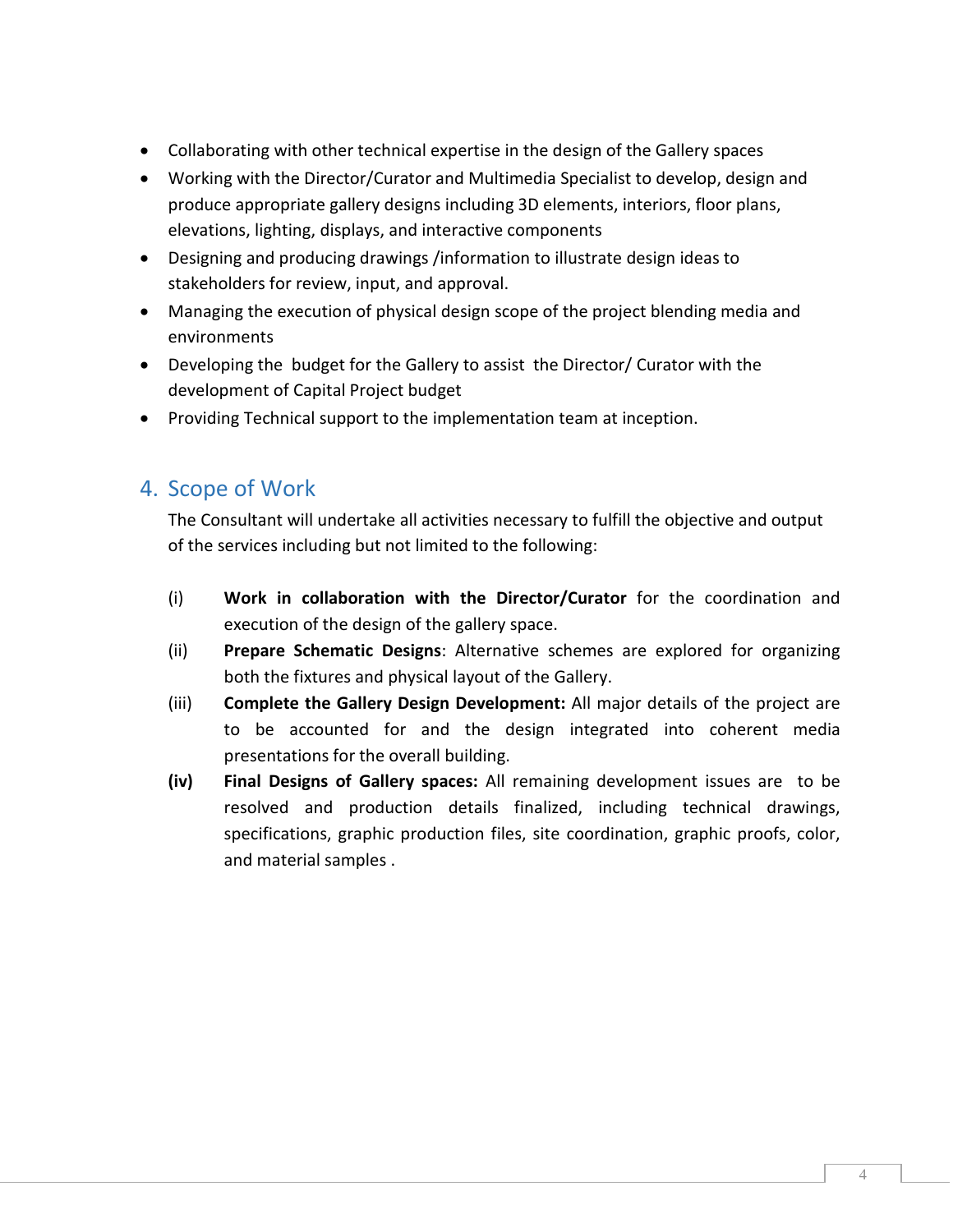## 5. Deliverables

The consultant will be required to prepare the following documents as the key deliverables for payment:

| <b>DELIVERABLES/ACTIVITIE</b> | <b>DISCRIPTION</b>                                  | <b>TIMELINE</b>   |
|-------------------------------|-----------------------------------------------------|-------------------|
| Work plan                     | The plan will outline the sequence of               | Submitted two (2) |
|                               | activities, the required resources and              | weeks after       |
|                               | timelines for activities that will be done          | contract signing  |
|                               | by the consultant in order to achieve the           |                   |
|                               | stated objective.                                   |                   |
| <b>Progress</b><br>Report     | The report will detail the efforts that             | To be             |
|                               | have been made at the midpoint of                   | submitted by      |
|                               | the assignment and outline any                      | week 7 after      |
|                               | challenges faced with the                           | signing of the    |
|                               | assignment and the necessary steps                  | contract          |
|                               | that need to be taken to remove any                 |                   |
|                               | bottleneck to the implementation.                   |                   |
| <b>Draft Final</b><br>Report  | The draft report in-keeping with the                | To be             |
|                               | scope as outlined above, will include               | submitted by      |
|                               | Detailed floor plan and elevations.                 | week 9 after      |
|                               | Sample graphic layouts / typography.                | signing of the    |
|                               | Material, finish, and color proposals.<br>$\bullet$ | contract          |
|                               | Architectural modifications.                        |                   |
|                               | Text Level I (titles and descriptions).             |                   |
|                               | Identify major images and artifacts.                |                   |
|                               | Describe AV and interactive elements.               |                   |
|                               | Bill of Quantity for the Gallery design             |                   |
| <b>Final Report</b>           | The final report will reflect the                   | Submitted by      |
|                               | changes agreed by IOJ to be made                    | week 12 after     |
|                               | to the draft report.                                | signing           |
|                               | Final discussion with IOJ officers shall be         | contract          |
|                               | had by last week of contract.                       |                   |
|                               |                                                     |                   |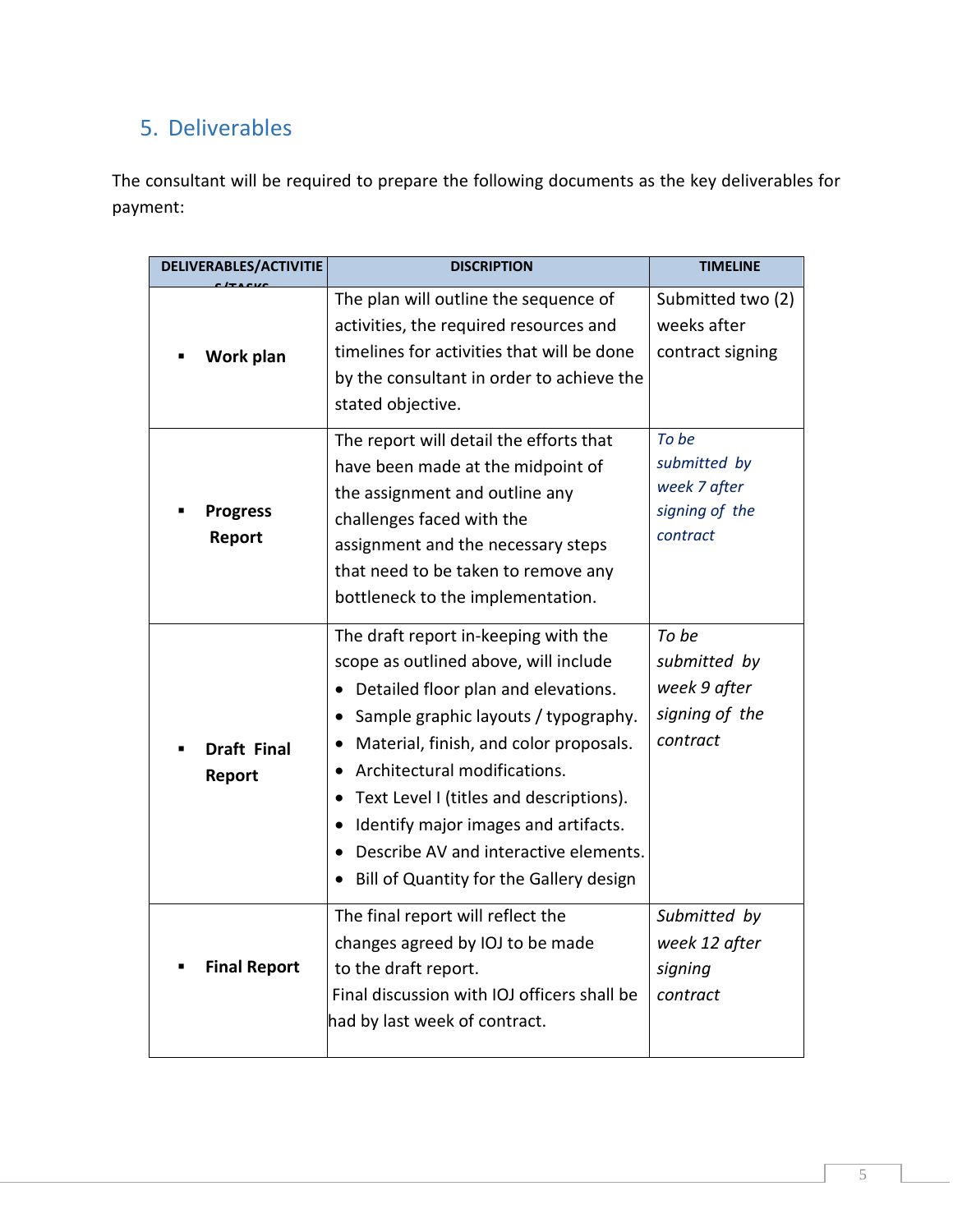# 6. Qualification

Individual consultant must have:

- At least 5 years' experience in exhibit/display design and fabrication
- Minimum Bachelor of Arts in Communication, Design, Architecture or related field.
- Knowledge of mechanical, electronic and audio visual equipment
- Working knowledge of basic computer software programs, i.e., Microsoft Word, Excel, Outlook or Outlook Express, and expertise in Adobe Creative Suite: Illustrator, Photoshop, and proficiency with AutoCAD or other computer assisted design software

## 7. SPECIFIC KNOWLEDGE AND SKILLS

- Must possess a thorough understanding of construction and fabrication techniques
- Sound understanding and knowledge of standard project management tools and techniques to schedule, plan and correct project performance.
- Sound understanding of government machinery and operations in order to meet the needs of the IOJ and an ability to provide realistic expectations.
- Proven experience of working with a wide range of stakeholders from the public and private sector to generate collective effort
- Ability and proven experience in multi-tasking, in taking initiative and working effectively under pressure.
- Must possess exceptionally strong design, visualization and organizational skills
- Desire and ability to work both independently and within a team environment

### 8. Contract Period

The work to be completed under the consultancy will be implemented over a period of **eighty (80) days** or the parties in writing may subsequently agree on any other period. It is expected That the *Consultant* will begin the consultancy once the contract has been signed. The work schedule/ plan for the contract period is expected to be submitted within two weeks ofcontract being signed.